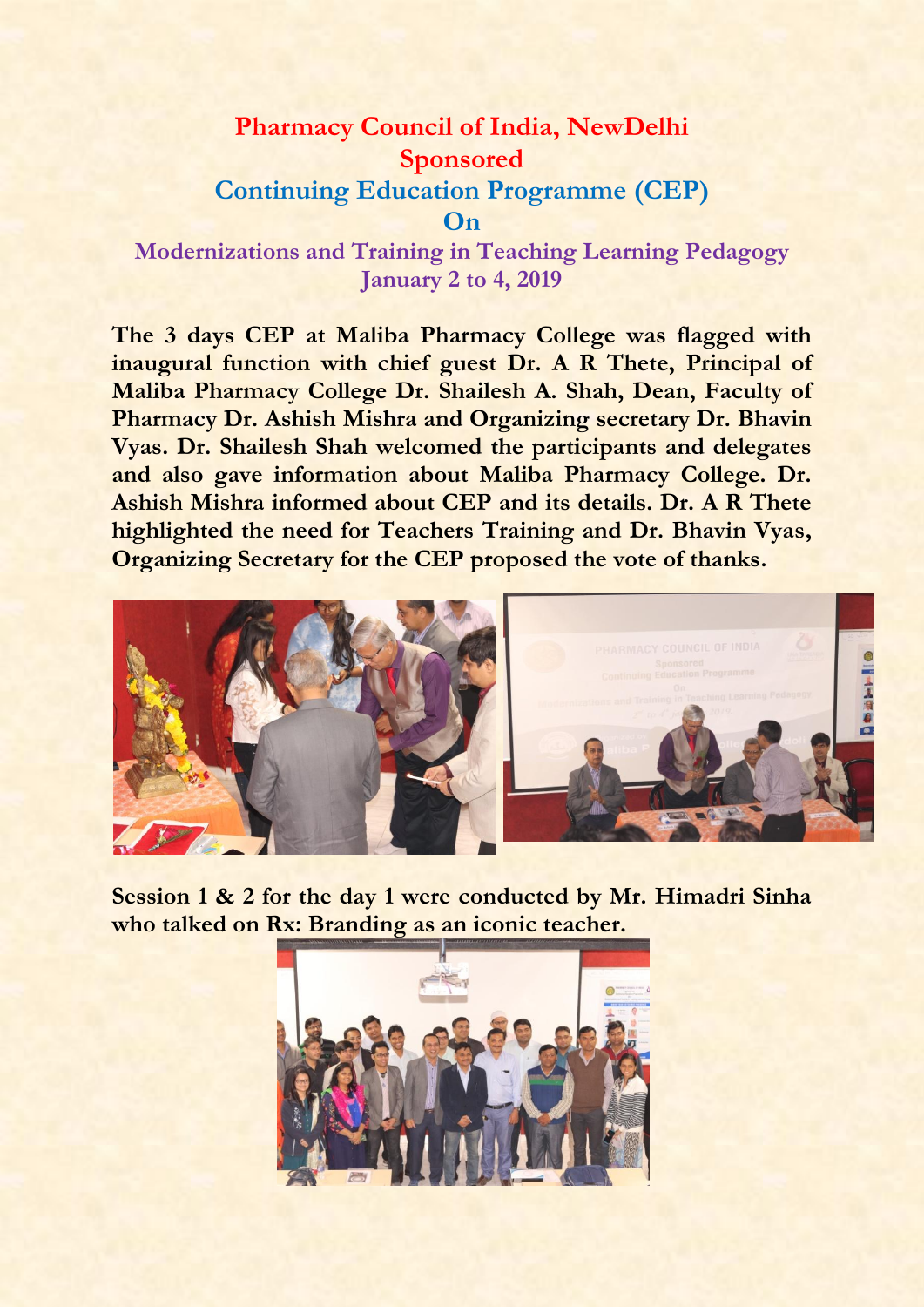**Session 3 on day one was conducted by Dr. Mahesh Chhabria on the topic – Teaching Chemistry in Pharmacy**



**Session 4 on day 1 was conducted by Dr. Anuradha Joshi on the topic Creative Pedagogy applied to Pharmacy Education**

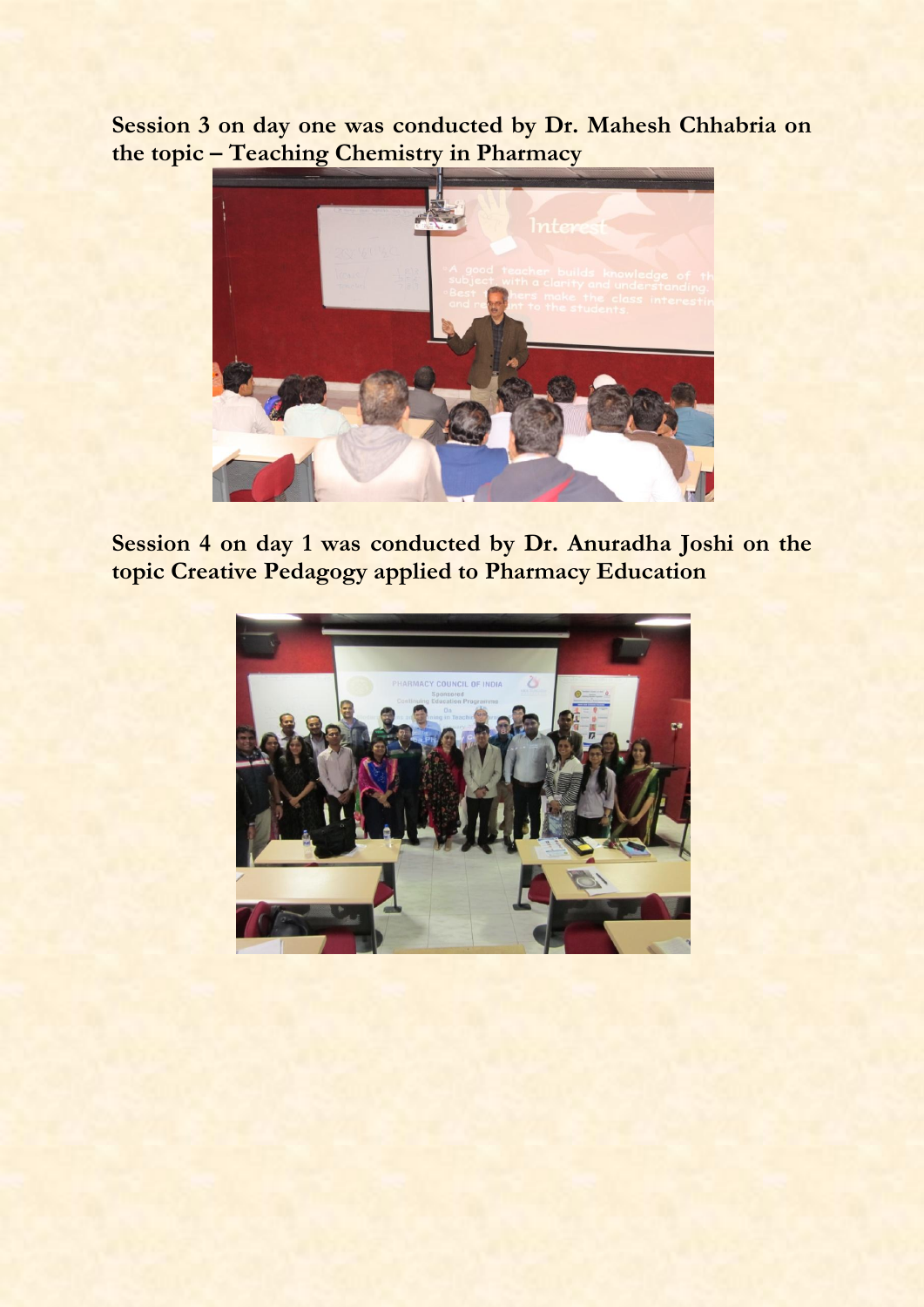**Session 5 on day 1 was conducted by Dr. A R Thete on the topic Innovative teaching practices on outcome based learning: holistic approach**



#### **DAY -2**

## **The session 1 of day 2 was delivered by Dr. R G Kothari on Student Parenting**

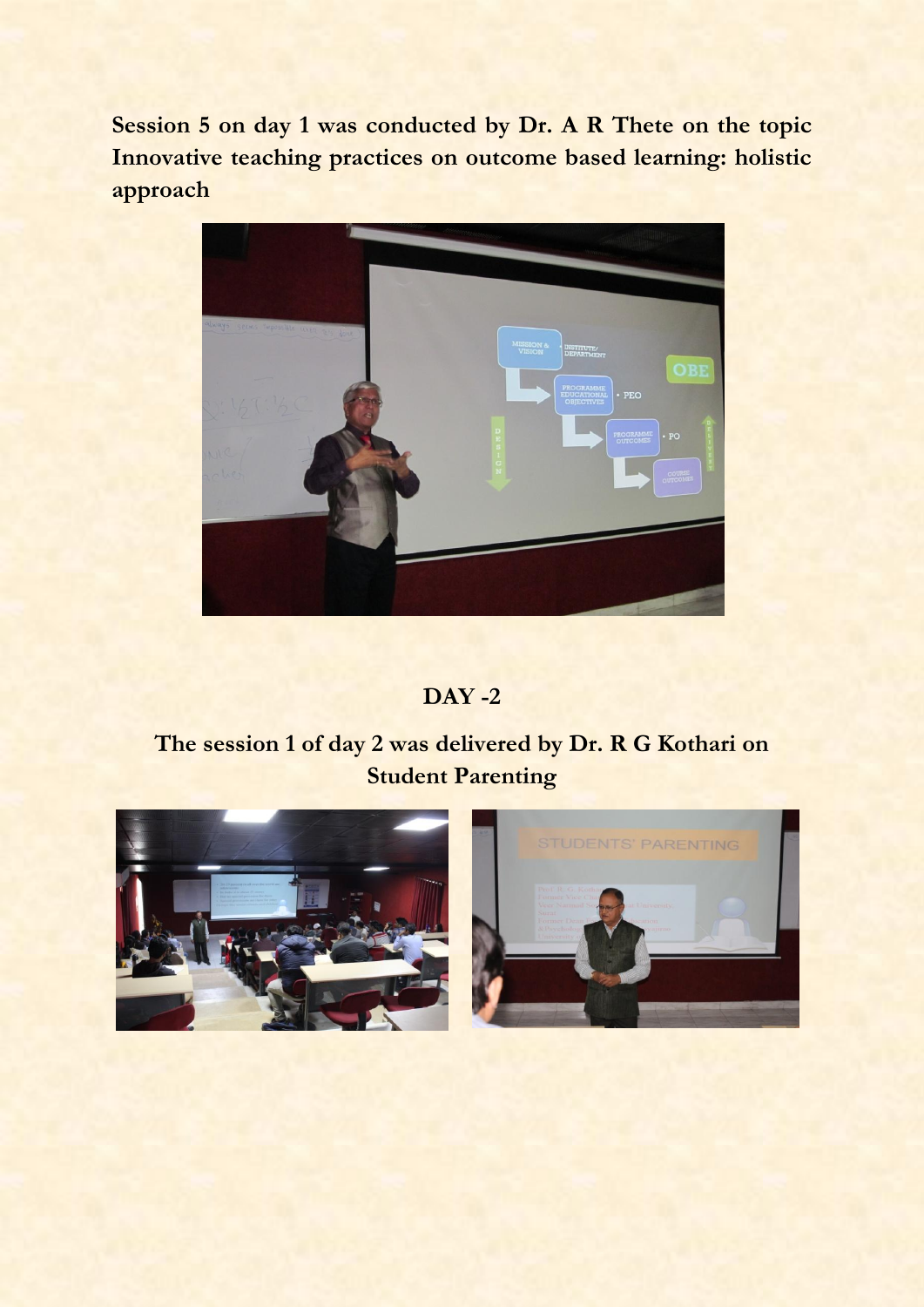#### **The session 2 of day 2 was delivered by Dr .A R Thete on Outcome based assessment**



# **The session 3 of day 2 was delivered by Dr. S A Shah on Development & Validation guideline & trouble shooting for HPLC method**



**DAY 3**

**The session 1 & 2 of day 3 was delivered by Dr. Krishna Iyer on Experiential Learning**